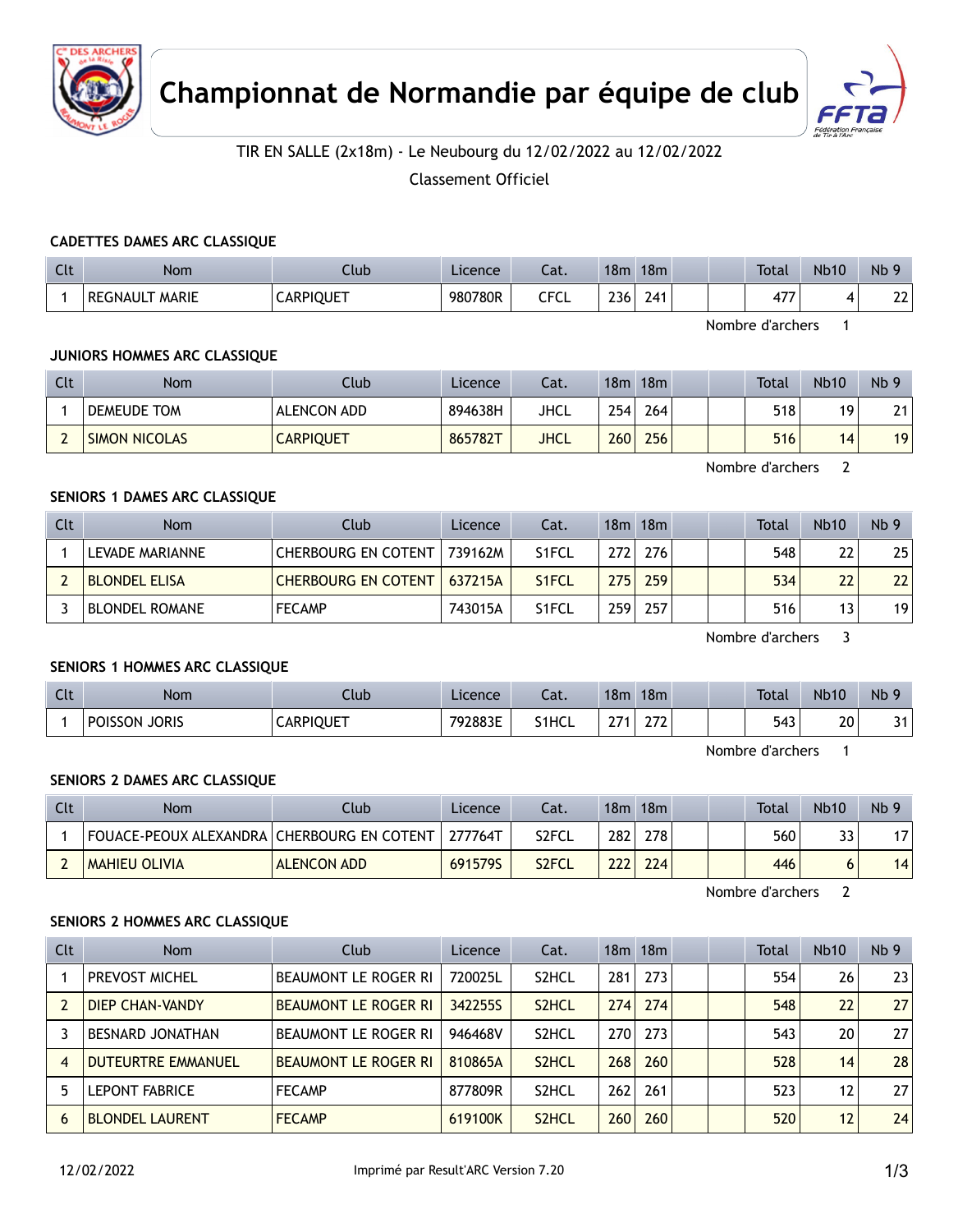|    | <b>ZALETTO GUILLAUME</b> | <b>CARPIOUET</b>           | 366420H | S <sub>2</sub> HCL | 254 | 260 |  | 514 | 21 | 24              |
|----|--------------------------|----------------------------|---------|--------------------|-----|-----|--|-----|----|-----------------|
|    | <b>PEOUX SILVERE</b>     | <b>CHERBOURG EN COTENT</b> | 330808Z | S <sub>2</sub> HCL | 230 | 259 |  | 489 | 12 | 20 <sub>1</sub> |
|    | CHANCEREL DAVID          | <b>FECAMP</b>              | 815824R | S <sub>2</sub> HCL | 235 | 247 |  | 482 | 8  | 231             |
| 10 | <b>COPIN ERIC</b>        | <b>ALENCON ADD</b>         | 716728C | S <sub>2</sub> HCL | 202 | 234 |  | 436 |    | 11 <sup>1</sup> |

Nombre d'archers 10

#### **CADETTES DAMES ARC A POULIES**

| Clt | <b>Nom</b>                        | Club             | Licence | $\sim$<br>cal. | 18m | 18m |  | <b>Total</b> | <b>Nb10</b> | Nb <sub>9</sub> |
|-----|-----------------------------------|------------------|---------|----------------|-----|-----|--|--------------|-------------|-----------------|
|     | `AROLINE<br><b>GREGOIRE</b><br>◡◠ | :OURONNE<br>DET" | 890364M | CFCO           | 264 | 269 |  | raa<br>JJJ   | 10          | 43<br>TJ.       |

Nombre d'archers 1

#### **SENIORS 1 HOMMES ARC A POULIES**

| Clt | <b>Nom</b>                | Club                       | Licence | Cat.               |                  | 18m 18m |  | Total | <b>Nb10</b> | Nb <sub>9</sub> |
|-----|---------------------------|----------------------------|---------|--------------------|------------------|---------|--|-------|-------------|-----------------|
|     | LEROY JEAN-BAPTISTE       | LES ANDELYS                | 373447W | S <sub>1</sub> HCO | 287              | 289     |  | 576   | 36          | 24              |
|     | <b>ARCANGER GREGOIRE</b>  | <b>DOMFRONT</b>            | 907835C | S <sub>1</sub> HCO | 283              | 284     |  | 567   | 31          | 27              |
|     | <b>PALY JOCELIN</b>       | <b>FONTENAY LE MARMION</b> | 793134C | S <sub>1</sub> HCO | 284 <sub>1</sub> | 279     |  | 563   | 24          | 35              |
|     | <b>BOULANGER GAUTHIER</b> | <b>LES ANDELYS</b>         | 981537N | S <sub>1</sub> HCO | 111              | 283     |  | 394   | 16          | 26              |

Nombre d'archers 4

#### **SENIORS 2 DAMES ARC A POULIES**

| Clt | Nom                    | Club.                      | Licence | Cat.               | 18 <sub>m</sub> | 18m |  | Total | <b>Nb10</b> | Nb <sub>9</sub> |
|-----|------------------------|----------------------------|---------|--------------------|-----------------|-----|--|-------|-------------|-----------------|
|     | <b>GREGOIRE CAROLE</b> | PETIT COURONNE             | 939146L | S2FCO              | 280             | 274 |  | 554   |             | 40              |
|     | DARCILLON CECILE       | <b>FONTENAY LE MARMION</b> | 771397A | S <sub>2</sub> FCO | 274             | 276 |  | 550   |             | 45              |

Nombre d'archers 2

#### **SENIORS 2 HOMMES ARC A POULIES**

| Clt | Nom                      | Club                       | Licence | Cat.                           |     | $18m$ $18m$ |  | <b>Total</b> | <b>Nb10</b> | Nb <sub>9</sub> |
|-----|--------------------------|----------------------------|---------|--------------------------------|-----|-------------|--|--------------|-------------|-----------------|
|     | LHERMINIER YVAN          | PETIT COURONNE             | 729199H | S <sub>2</sub> HCO             | 291 | 287         |  | 578          | 38          | 22              |
|     | <b>DARCILLON DENIS</b>   | <b>FONTENAY LE MARMION</b> | 771395Y | S <sub>2</sub> H <sub>CO</sub> | 286 | 287         |  | 573          | 33          | 27              |
|     | LEBOUGAULT ARNAUD        | <b>LES ANDELYS</b>         | 832558E | S <sub>2</sub> HCO             | 278 | 278         |  | 556          | 18          | 40              |
|     | <b>LEMONNIER WENNAEL</b> | PETIT COURONNE             | 397662S | S <sub>2</sub> H <sub>CO</sub> | 273 | 277         |  | 550          | 20          | 38              |
|     | <b>EDARD DOMINIOUE</b>   | <b>DOMFRONT</b>            | 464064T | S <sub>2</sub> HCO             | 279 | 270         |  | 549          | 21          | 36              |
| 6   | <b>BOITEUX ALAIN</b>     | <b>LES ANDELYS</b>         | 917270H | S <sub>2</sub> H <sub>CO</sub> | 270 | 272         |  | 542          | 10          | 43              |

Nombre d'archers 6

#### **SENIORS 3 HOMMES ARC A POULIES**

| Clt | <b>Nom</b>                 | lub             | Licence | $\sim$<br>Cal. | 18 <sub>m</sub> | 18 <sub>m</sub> |  | Total | <b>Nb10</b>          | <b>Nb</b>      |
|-----|----------------------------|-----------------|---------|----------------|-----------------|-----------------|--|-------|----------------------|----------------|
|     | <b>DOMINIQUE</b><br>HUBERT | <b>DOMFRONT</b> | 401677F | S3HCO          | 28 <sup>7</sup> | 280             |  | 561   | $\sim$ $\sim$<br>ر ے | つに<br><u>.</u> |

Nombre d'archers 1

#### **SENIORS DAMES ARC NU**

| Clt | Nom               | <b>Club</b>             | Licence | Cat.  | 18m | 18m |  | Total | <b>Nb10</b> | Nb <sub>9</sub> |
|-----|-------------------|-------------------------|---------|-------|-----|-----|--|-------|-------------|-----------------|
|     | BANSARD JESSICA   | <b>CONCHES EN OUCHE</b> | 983133Y | S1FBB | 221 | 196 |  | 417   |             |                 |
|     | NORMAND MICHELINE | CONCHES EN OUCHE        | 984508T | S3FBB | 146 | 140 |  | 286   |             | יס              |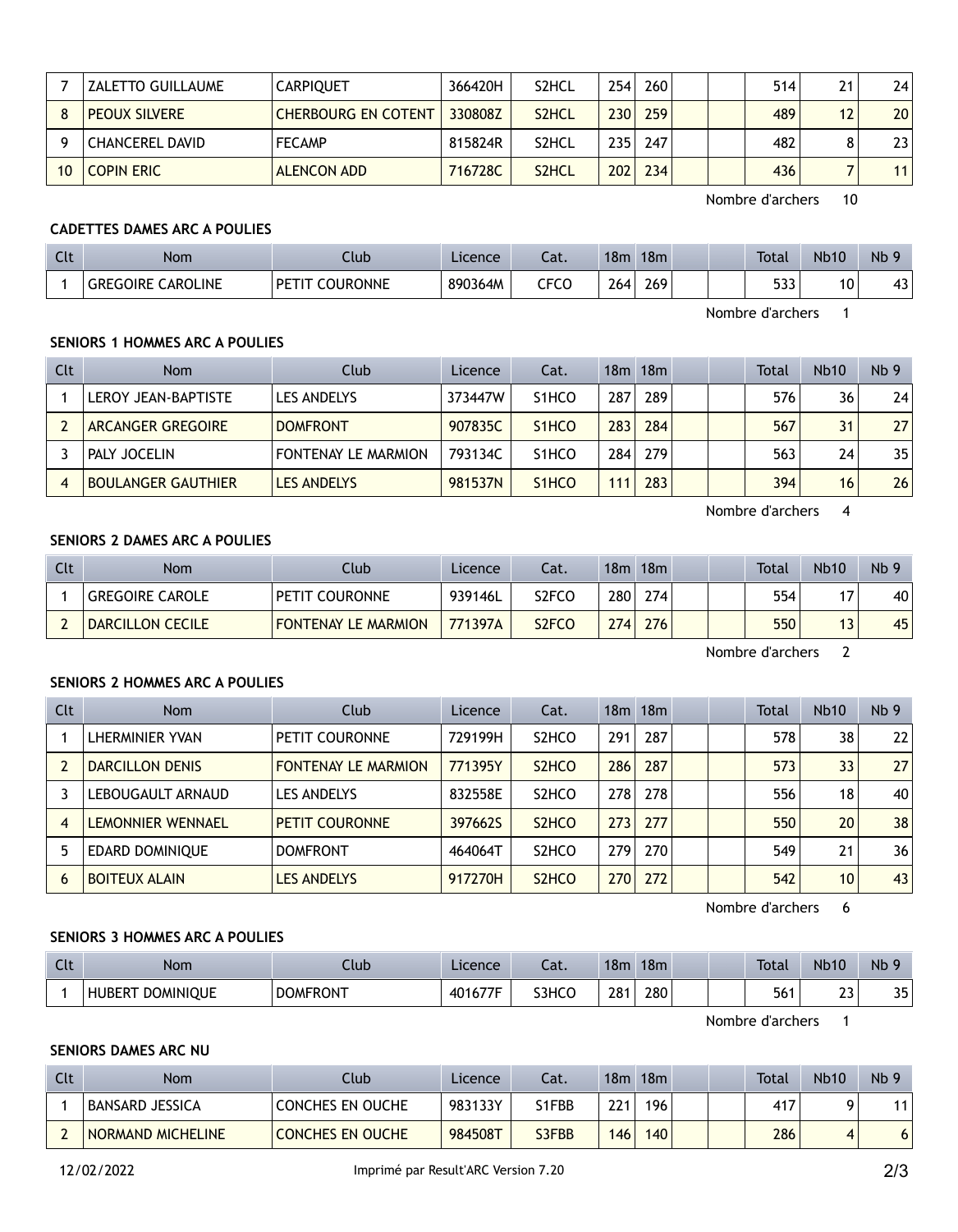|  | $\sim$<br>. . | UNA | . $API$<br>ח הו<br>$\cdot$ .<br>______ | .<br>$\mathbf{u}$<br>םנסכ<br><b>8</b> UZ | S1FBB | - | $\overline{A}$<br>. . |  |  | 198 |  |  |  |
|--|---------------|-----|----------------------------------------|------------------------------------------|-------|---|-----------------------|--|--|-----|--|--|--|
|--|---------------|-----|----------------------------------------|------------------------------------------|-------|---|-----------------------|--|--|-----|--|--|--|

Nombre d'archers 3

#### **SENIORS HOMMES ARC NU**

| Clt            | Nom                       | Club                    | Licence | Cat.                            |     | 18m 18m |  | Total | <b>Nb10</b>    | Nb <sub>9</sub> |
|----------------|---------------------------|-------------------------|---------|---------------------------------|-----|---------|--|-------|----------------|-----------------|
|                | <b>BIDEL BERNARD</b>      | <b>VERSON</b>           | 860504F | S3HBB                           | 235 | 244     |  | 479   | 9              | 15              |
| $\overline{2}$ | <b>SAMSON LAURENT</b>     | <b>VERSON</b>           | 913371V | S <sub>2</sub> H <sub>BB</sub>  | 235 | 240     |  | 475   | 8              | 11              |
| 3              | <b>PIN DIDIER</b>         | <b>CONCHES EN OUCHE</b> | 879611Z | S2HBB                           | 204 | 246     |  | 450   | 10             | 16              |
| 4              | <b>LEPAGE ERIC</b>        | <b>BIHOREL</b>          | 699167P | S <sub>2</sub> H <sub>B</sub> B | 213 | 181     |  | 394   | $\overline{3}$ | 11              |
| 5              | <b>HAMON ALAIN</b>        | VERSON                  | 434787V | S3HBB                           | 186 | 196     |  | 382   | 6              | 10              |
| 6              | <b>BOISROUX MICHEL</b>    | <b>VERSON</b>           | 405942S | S3HBB                           | 177 | 185     |  | 362   | 5              | 11              |
| 7              | <b>MALLET BRUNO</b>       | <b>BIHOREL</b>          | 591258X | S2HBB                           | 157 | 195     |  | 352   | 4              | 13              |
| 8              | LE GUELLEC PASCAL         | <b>BIHOREL</b>          | 604117Z | S3HBB                           | 193 | 127     |  | 320   | 3              | 6               |
| 9              | <b>VERDEAUX JEAN NOEL</b> | <b>BIHOREL</b>          | 815759V | S2HBB                           | 207 | 112     |  | 319   | 4              | 9               |
| 10             | <b>DAPP CAMILLE</b>       | <b>ARGENTAN</b>         | 682257J | S3HBB                           | 145 | 92      |  | 237   |                | $\overline{4}$  |
| 11             | <b>MERCIER JIMMY</b>      | ARGENTAN                | 022464T | S2HBB                           | 107 | 104     |  | 211   | 4              | 4               |
| 12             | <b>PIN ROMARIC</b>        | <b>CONCHES EN OUCHE</b> | 750735S | S <sub>1</sub> H <sub>B</sub> B | 77  | 130     |  | 207   | 2              | 5               |

Nombre d'archers 12

Nombre total d'archers 48

**Club Organisateur**

0927040 CIE DES ARCHERS DE LA RISLE

**Arbitre Responsable**

Me.BUREAU PATRICIA

**Liste des arbitres**

**629065S - Me. BUREAU PATRICIA / 291187H - M. BAVENT JEAN-MARIE / 727299T - M. COURTI MICHEL / 658315K - Me. POMENG CAROL / 593443X - M. POMENG JEAN-RENE / 659274C - M. CHRETIEN HUGUES / 676095L - Me. AUBEL MARION / 920332L - Me. SERRUAU CHERON AURELIE /**

**Liste des entraîneurs**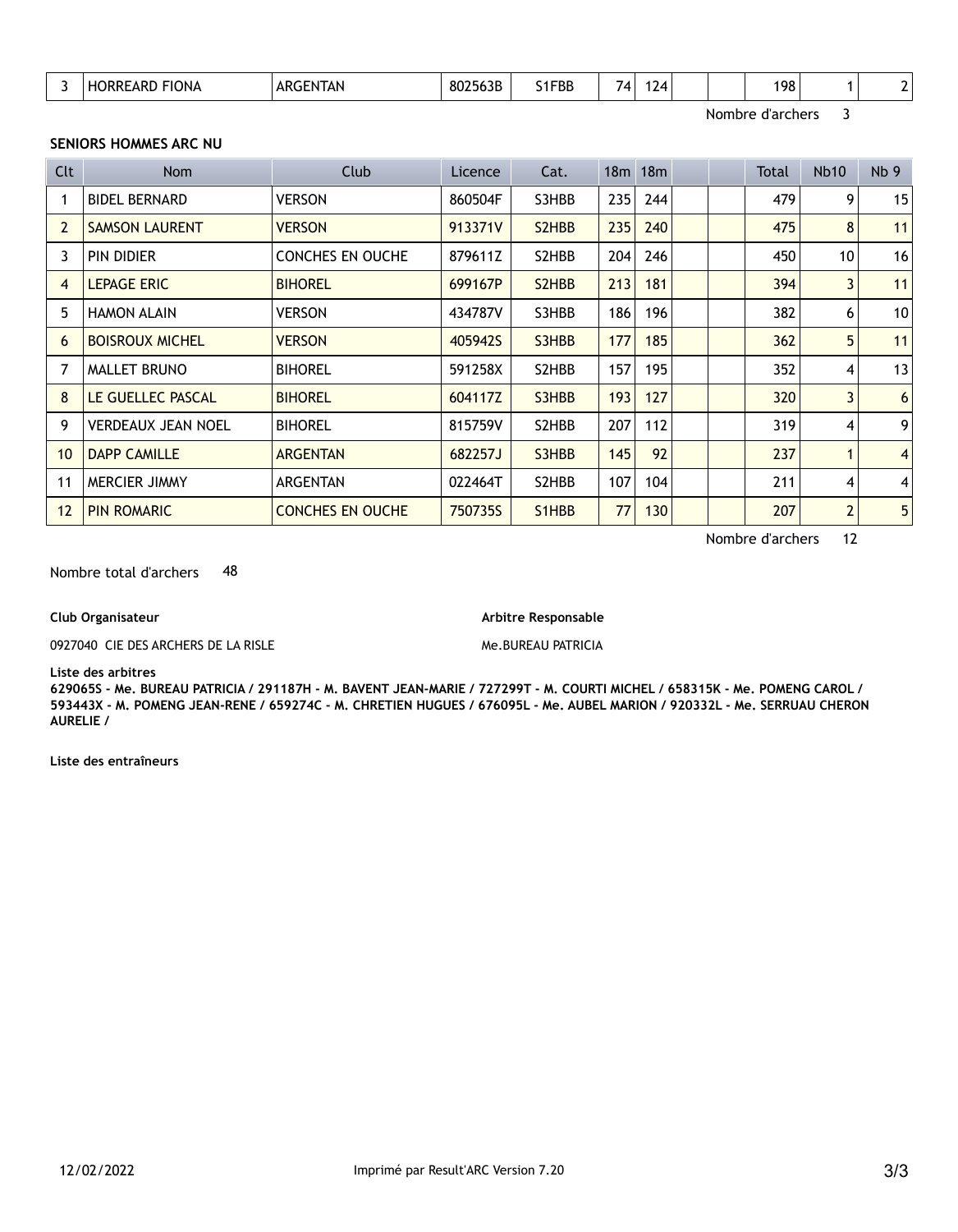



## Le Neubourg du 12/02/2022 au 12/02/2022

### CLASSEMENT DES EQUIPES

| <b>Adultes Classique Mixte</b><br>1 6 4 5<br>1. BEAUMONT LE ROGER RISLE<br>26<br>23<br>PREVOST MICHEL<br>720025L<br>S2HCL<br>554*<br>DIEP CHAN-VANDY<br>342255S<br>S2HCL<br>548*<br>22<br>27<br>S2HCL<br>BESNARD JONATHAN<br>946468V<br>543*<br>20<br>27<br>810865A<br>S2HCL<br>14<br>28<br>DUTEURTRE EMMANUEL<br>528<br>1 642<br>2. CHERBOURG EN COTENTIN<br>277764T<br>S2FCL<br>560*<br>17<br>FOUACE-PEOUX ALEXANDRA<br>33<br>25<br>LEVADE MARIANNE<br>739162M<br>S <sub>1</sub> FCL<br>548*<br>22<br>22<br><b>BLONDEL ELISA</b><br>637215A<br>S <sub>1</sub> FCL<br>534*<br>22<br>12<br>20<br>PEOUX SILVERE<br>330808Z<br>S2HCL<br>489<br>1 5 7 3<br>3. CARPIQUET<br>POISSON JORIS<br>792883E<br>S1HCL<br>20<br>31<br>543*<br><b>SIMON NICOLAS</b><br>865782T<br><b>JHCL</b><br>$516*$<br>14<br>19<br>24<br><b>ZALETTO GUILLAUME</b><br>366420H<br>S2HCL<br>$514*$<br>21<br>REGNAULT MARIE<br>980780R<br><b>CFCL</b><br>477<br>4<br>22<br>1 5 5 9<br>4. FECAMP<br><b>LEPONT FABRICE</b><br>877809R<br>S2HCL<br>12<br>27<br>$523*$<br>619100K<br>S2HCL<br>520*<br>12<br>24<br><b>BLONDEL LAURENT</b><br>13<br>19<br><b>BLONDEL ROMANE</b><br>743015A<br>S <sub>1</sub> FCL<br>$516*$<br>8<br>23<br>815824R<br>S2HCL<br>482<br><b>CHANCEREL DAVID</b><br>1 400<br>5. ALENCON ADD<br>19<br>21<br>894638H<br><b>JHCL</b><br>$518*$<br>DEMEUDE TOM<br>6<br>14<br>MAHIEU OLIVIA<br>691579S<br>S <sub>2</sub> FCL<br>446*<br><b>COPIN ERIC</b><br>716728C<br>S2HCL<br>436*<br>$\overline{7}$<br>11 | Composée de | Licence | Catégorie | Score | 10 | 9 |
|------------------------------------------------------------------------------------------------------------------------------------------------------------------------------------------------------------------------------------------------------------------------------------------------------------------------------------------------------------------------------------------------------------------------------------------------------------------------------------------------------------------------------------------------------------------------------------------------------------------------------------------------------------------------------------------------------------------------------------------------------------------------------------------------------------------------------------------------------------------------------------------------------------------------------------------------------------------------------------------------------------------------------------------------------------------------------------------------------------------------------------------------------------------------------------------------------------------------------------------------------------------------------------------------------------------------------------------------------------------------------------------------------------------------------------------------------------------------------------------------|-------------|---------|-----------|-------|----|---|
|                                                                                                                                                                                                                                                                                                                                                                                                                                                                                                                                                                                                                                                                                                                                                                                                                                                                                                                                                                                                                                                                                                                                                                                                                                                                                                                                                                                                                                                                                                |             |         |           |       |    |   |
|                                                                                                                                                                                                                                                                                                                                                                                                                                                                                                                                                                                                                                                                                                                                                                                                                                                                                                                                                                                                                                                                                                                                                                                                                                                                                                                                                                                                                                                                                                |             |         |           |       |    |   |
|                                                                                                                                                                                                                                                                                                                                                                                                                                                                                                                                                                                                                                                                                                                                                                                                                                                                                                                                                                                                                                                                                                                                                                                                                                                                                                                                                                                                                                                                                                |             |         |           |       |    |   |
|                                                                                                                                                                                                                                                                                                                                                                                                                                                                                                                                                                                                                                                                                                                                                                                                                                                                                                                                                                                                                                                                                                                                                                                                                                                                                                                                                                                                                                                                                                |             |         |           |       |    |   |
|                                                                                                                                                                                                                                                                                                                                                                                                                                                                                                                                                                                                                                                                                                                                                                                                                                                                                                                                                                                                                                                                                                                                                                                                                                                                                                                                                                                                                                                                                                |             |         |           |       |    |   |
|                                                                                                                                                                                                                                                                                                                                                                                                                                                                                                                                                                                                                                                                                                                                                                                                                                                                                                                                                                                                                                                                                                                                                                                                                                                                                                                                                                                                                                                                                                |             |         |           |       |    |   |
|                                                                                                                                                                                                                                                                                                                                                                                                                                                                                                                                                                                                                                                                                                                                                                                                                                                                                                                                                                                                                                                                                                                                                                                                                                                                                                                                                                                                                                                                                                |             |         |           |       |    |   |
|                                                                                                                                                                                                                                                                                                                                                                                                                                                                                                                                                                                                                                                                                                                                                                                                                                                                                                                                                                                                                                                                                                                                                                                                                                                                                                                                                                                                                                                                                                |             |         |           |       |    |   |
|                                                                                                                                                                                                                                                                                                                                                                                                                                                                                                                                                                                                                                                                                                                                                                                                                                                                                                                                                                                                                                                                                                                                                                                                                                                                                                                                                                                                                                                                                                |             |         |           |       |    |   |
|                                                                                                                                                                                                                                                                                                                                                                                                                                                                                                                                                                                                                                                                                                                                                                                                                                                                                                                                                                                                                                                                                                                                                                                                                                                                                                                                                                                                                                                                                                |             |         |           |       |    |   |
|                                                                                                                                                                                                                                                                                                                                                                                                                                                                                                                                                                                                                                                                                                                                                                                                                                                                                                                                                                                                                                                                                                                                                                                                                                                                                                                                                                                                                                                                                                |             |         |           |       |    |   |
|                                                                                                                                                                                                                                                                                                                                                                                                                                                                                                                                                                                                                                                                                                                                                                                                                                                                                                                                                                                                                                                                                                                                                                                                                                                                                                                                                                                                                                                                                                |             |         |           |       |    |   |
|                                                                                                                                                                                                                                                                                                                                                                                                                                                                                                                                                                                                                                                                                                                                                                                                                                                                                                                                                                                                                                                                                                                                                                                                                                                                                                                                                                                                                                                                                                |             |         |           |       |    |   |
|                                                                                                                                                                                                                                                                                                                                                                                                                                                                                                                                                                                                                                                                                                                                                                                                                                                                                                                                                                                                                                                                                                                                                                                                                                                                                                                                                                                                                                                                                                |             |         |           |       |    |   |
|                                                                                                                                                                                                                                                                                                                                                                                                                                                                                                                                                                                                                                                                                                                                                                                                                                                                                                                                                                                                                                                                                                                                                                                                                                                                                                                                                                                                                                                                                                |             |         |           |       |    |   |
|                                                                                                                                                                                                                                                                                                                                                                                                                                                                                                                                                                                                                                                                                                                                                                                                                                                                                                                                                                                                                                                                                                                                                                                                                                                                                                                                                                                                                                                                                                |             |         |           |       |    |   |
|                                                                                                                                                                                                                                                                                                                                                                                                                                                                                                                                                                                                                                                                                                                                                                                                                                                                                                                                                                                                                                                                                                                                                                                                                                                                                                                                                                                                                                                                                                |             |         |           |       |    |   |
|                                                                                                                                                                                                                                                                                                                                                                                                                                                                                                                                                                                                                                                                                                                                                                                                                                                                                                                                                                                                                                                                                                                                                                                                                                                                                                                                                                                                                                                                                                |             |         |           |       |    |   |
|                                                                                                                                                                                                                                                                                                                                                                                                                                                                                                                                                                                                                                                                                                                                                                                                                                                                                                                                                                                                                                                                                                                                                                                                                                                                                                                                                                                                                                                                                                |             |         |           |       |    |   |
|                                                                                                                                                                                                                                                                                                                                                                                                                                                                                                                                                                                                                                                                                                                                                                                                                                                                                                                                                                                                                                                                                                                                                                                                                                                                                                                                                                                                                                                                                                |             |         |           |       |    |   |
|                                                                                                                                                                                                                                                                                                                                                                                                                                                                                                                                                                                                                                                                                                                                                                                                                                                                                                                                                                                                                                                                                                                                                                                                                                                                                                                                                                                                                                                                                                |             |         |           |       |    |   |
|                                                                                                                                                                                                                                                                                                                                                                                                                                                                                                                                                                                                                                                                                                                                                                                                                                                                                                                                                                                                                                                                                                                                                                                                                                                                                                                                                                                                                                                                                                |             |         |           |       |    |   |
|                                                                                                                                                                                                                                                                                                                                                                                                                                                                                                                                                                                                                                                                                                                                                                                                                                                                                                                                                                                                                                                                                                                                                                                                                                                                                                                                                                                                                                                                                                |             |         |           |       |    |   |
|                                                                                                                                                                                                                                                                                                                                                                                                                                                                                                                                                                                                                                                                                                                                                                                                                                                                                                                                                                                                                                                                                                                                                                                                                                                                                                                                                                                                                                                                                                |             |         |           |       |    |   |
|                                                                                                                                                                                                                                                                                                                                                                                                                                                                                                                                                                                                                                                                                                                                                                                                                                                                                                                                                                                                                                                                                                                                                                                                                                                                                                                                                                                                                                                                                                |             |         |           |       |    |   |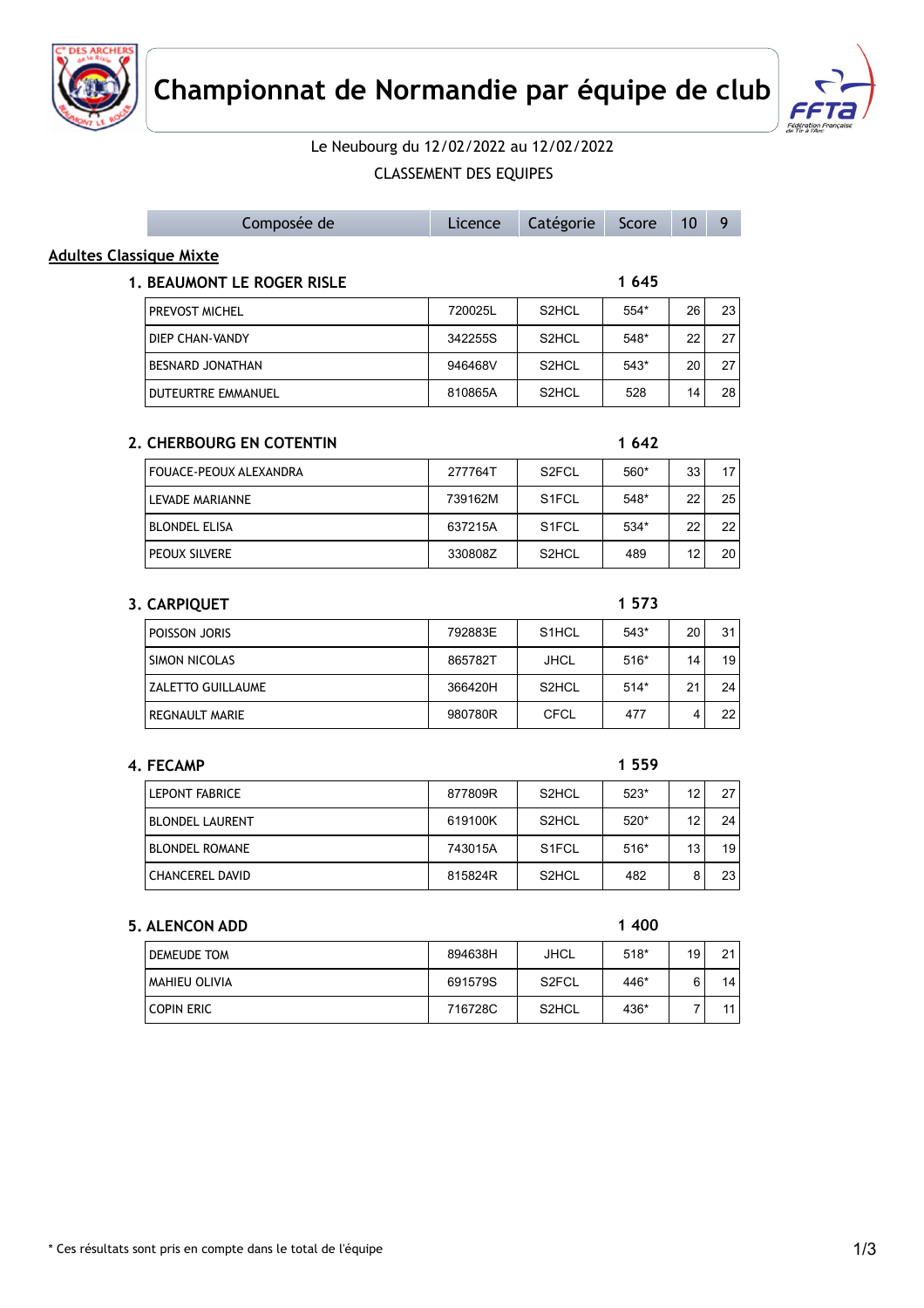



## Le Neubourg du 12/02/2022 au 12/02/2022

CLASSEMENT DES EQUIPES

| 33 | 27                                                                                    |
|----|---------------------------------------------------------------------------------------|
| 24 | 35                                                                                    |
| 13 | 45                                                                                    |
|    |                                                                                       |
| 38 | 22                                                                                    |
| 17 | 40                                                                                    |
| 20 | 38                                                                                    |
| 10 | 43                                                                                    |
|    |                                                                                       |
|    |                                                                                       |
|    | 1686<br>$573*$<br>$563*$<br>$550*$<br>1682<br>578*<br>$554*$<br>$550*$<br>533<br>1677 |

| ARCANGER GREGOIRE       | 907835C | S <sub>1</sub> HCO             | 567*   | 31              | 27 |
|-------------------------|---------|--------------------------------|--------|-----------------|----|
| <b>HUBERT DOMINIOUE</b> | 401677F | S3HCO                          | 561*   | 23 <sub>1</sub> | 35 |
| EDARD DOMINIOUE         | 464064T | S <sub>2</sub> H <sub>CO</sub> | $549*$ | 21              | 36 |

### **4. LES ANDELYS 1 674**

| LEROY JEAN-BAPTISTE       | 373447W | S <sub>1</sub> HCO | 576*   | 36 | 24 |
|---------------------------|---------|--------------------|--------|----|----|
| LEBOUGAULT ARNAUD         | 832558E | S <sub>2</sub> HCO | 556*   | 18 | 40 |
| <b>BOITEUX ALAIN</b>      | 917270H | S <sub>2</sub> HCO | $542*$ | 10 | 43 |
| <b>BOULANGER GAUTHIER</b> | 981537N | S <sub>1</sub> HCO | 394    | 16 | 26 |

Composée de Licence Catégorie Score 10 9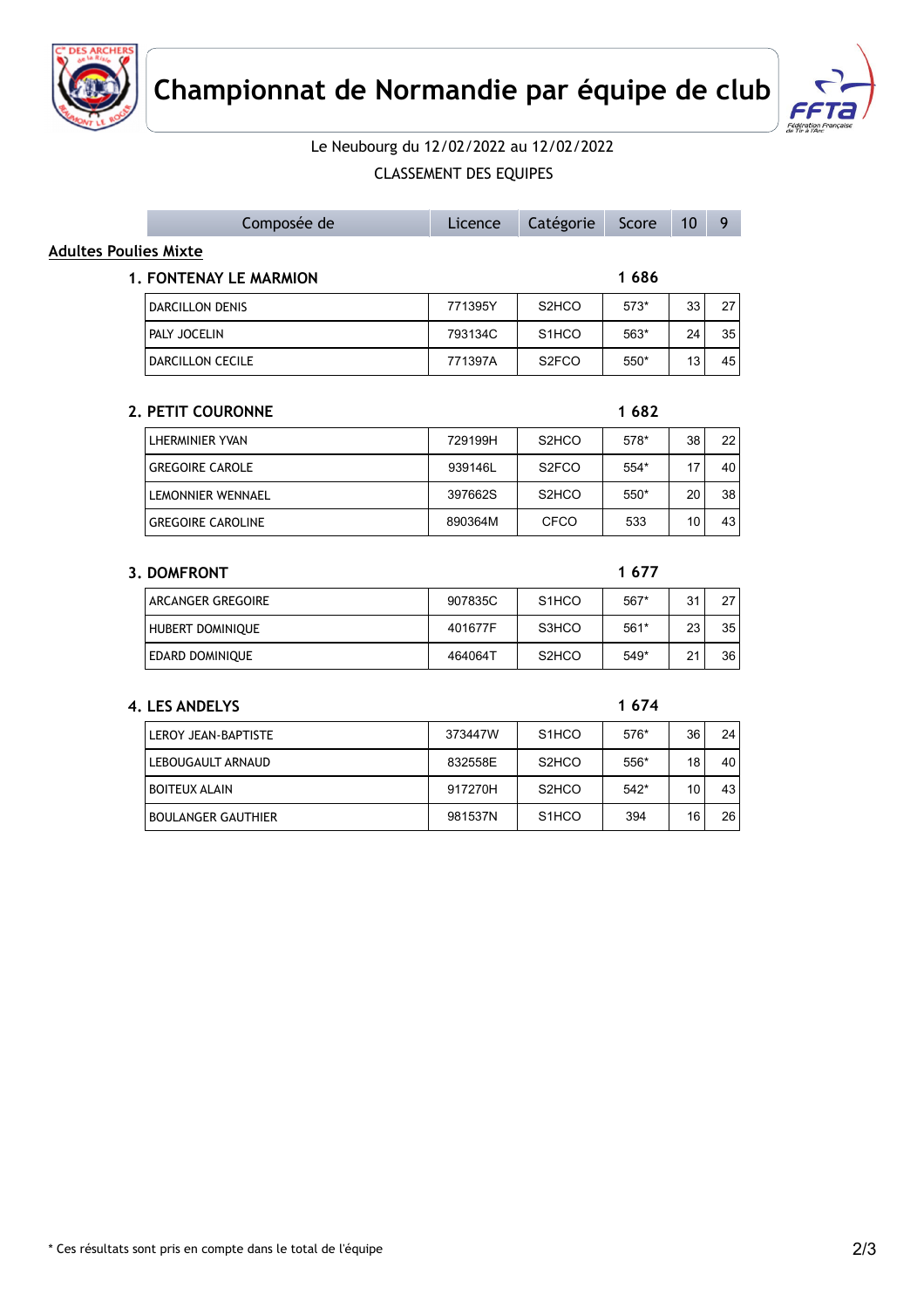



# Le Neubourg du 12/02/2022 au 12/02/2022

CLASSEMENT DES EQUIPES

|                      | Composée de              | Licence | Catégorie          | Score   | 10 | 9  |
|----------------------|--------------------------|---------|--------------------|---------|----|----|
| Adultes Autres Mixte |                          |         |                    |         |    |    |
|                      | 1. VERSON                |         |                    | 1 3 3 6 |    |    |
|                      | <b>BIDEL BERNARD</b>     | 860504F | S <sub>1</sub> HBB | 479*    | 9  | 15 |
|                      | <b>SAMSON LAURENT</b>    | 913371V | S <sub>1</sub> HBB | 475*    | 8  | 11 |
|                      | <b>HAMON ALAIN</b>       | 434787V | S <sub>1</sub> HBB | $382*$  | 6  | 10 |
|                      | <b>BOISROUX MICHEL</b>   | 405942S | S <sub>1</sub> HBB | 362     | 5  | 11 |
|                      |                          |         |                    |         |    |    |
|                      | 2. CONCHES EN OUCHE      |         |                    | 1 1 5 3 |    |    |
|                      | PIN DIDIER               | 879611Z | S <sub>1</sub> HBB | 450*    | 10 | 16 |
|                      | <b>BANSARD JESSICA</b>   | 983133Y | S1FBB              | $417*$  | 9  | 11 |
|                      | <b>NORMAND MICHELINE</b> | 984508T | S1FBB              | 286*    | 4  | 6  |

**3. BIHOREL 1 066** LEPAGE ERIC **CHOOSE ERIC CONTROL** 699167P S1HBB 394\* 3 11 MALLET BRUNO 591258X S1HBB 352\* 4 13 LE GUELLEC PASCAL 604117Z S1HBB 320\* 3 6 VERDEAUX JEAN NOEL 815759V S1HBB 319 4 9

PIN ROMARIC 2 350735S S1HBB 207 2 5

#### **4. ARGENTAN 646**

| <b>DAPP CAMILLE</b> | 682257J | S <sub>1</sub> HBB | $237*$ |   | 4 |
|---------------------|---------|--------------------|--------|---|---|
| MERCIER JIMMY       | 022464T | S <sub>1</sub> HBB | $211*$ | 4 | 4 |
| HORREARD FIONA      | 802563B | S <sub>1</sub> FBB | 198*   |   | ົ |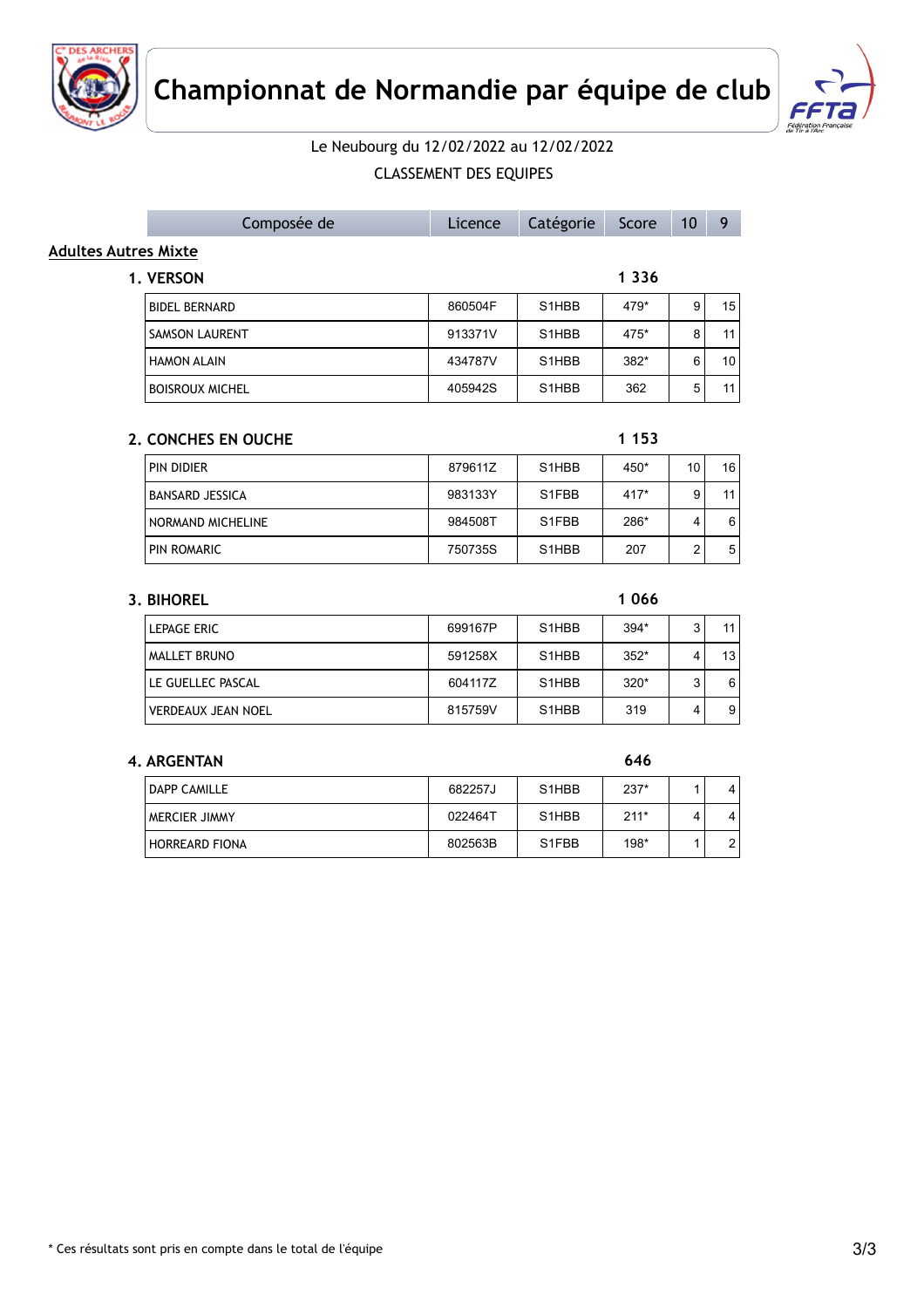|                 | <b>ARC NU</b>       |                   |          |                     |                   |                         |                 |          |                     |                                    |  |          |                     |                   |          |      |          |                     |                   |        |            |
|-----------------|---------------------|-------------------|----------|---------------------|-------------------|-------------------------|-----------------|----------|---------------------|------------------------------------|--|----------|---------------------|-------------------|----------|------|----------|---------------------|-------------------|--------|------------|
| Clst<br>qualif  | Clubs               | tirs de<br>qualif | points   |                     |                   |                         |                 |          | match1              |                                    |  |          | match2              |                   |          |      |          | match3              |                   |        |            |
|                 |                     |                   |          | <b>POULE</b>        | tirs de<br>qualif | points                  |                 | N° cible |                     | tirs de<br>points<br>tir<br>qualif |  | N° cible |                     | tirs de<br>qualif | points   | ur u | N° cible |                     | tirs de<br>qualit | points | tir        |
|                 | 1 1. VERSON         |                   |          |                     |                   |                         |                 | 01       | 1. VERSON           |                                    |  | 01       | 1. VERSON           |                   |          |      | 01       | 1. VERSON           |                   |        |            |
| $\overline{2}$  | 2. CONCHES EN OUCHE |                   |          | 1. VERSON           |                   | $\overline{4}$          | 18              | 02       | <b>4. ARGENTAN</b>  |                                    |  | 02       | 3. BIHOREL          |                   |          |      | 02       | 2. CONCHES EN OUCHE |                   |        |            |
| $3^{\circ}$     | 3. BIHOREL          |                   |          | 2. CONCHES EN OUCHE |                   | $\overline{\mathbf{3}}$ | 14              |          |                     | tir<br>points                      |  |          |                     |                   | points   |      |          |                     |                   | points | tir        |
| 4 <sup>7</sup>  | 4. ARGENTAN         |                   |          | 3. BIHOREL          |                   |                         | $\sim$          | 03       | 2. CONCHES EN OUCHE |                                    |  | 03       | 2. CONCHES EN OUCHE |                   |          |      | 03       | 3. BIHOREL          |                   |        |            |
| 5               |                     |                   |          | <b>4. ARGENTAN</b>  |                   |                         | 10 <sup>1</sup> | 04       | 3. BIHOREL          |                                    |  | 04       | <b>4. ARGENTAN</b>  |                   | $\Omega$ |      | 04       | 4. ARGENTAN         |                   |        | $\epsilon$ |
| $6\overline{6}$ |                     |                   |          |                     |                   |                         |                 |          |                     |                                    |  |          |                     |                   |          |      |          |                     |                   |        |            |
| $\overline{ }$  |                     |                   | $\Omega$ |                     |                   |                         |                 |          |                     |                                    |  |          |                     |                   |          |      |          |                     |                   |        |            |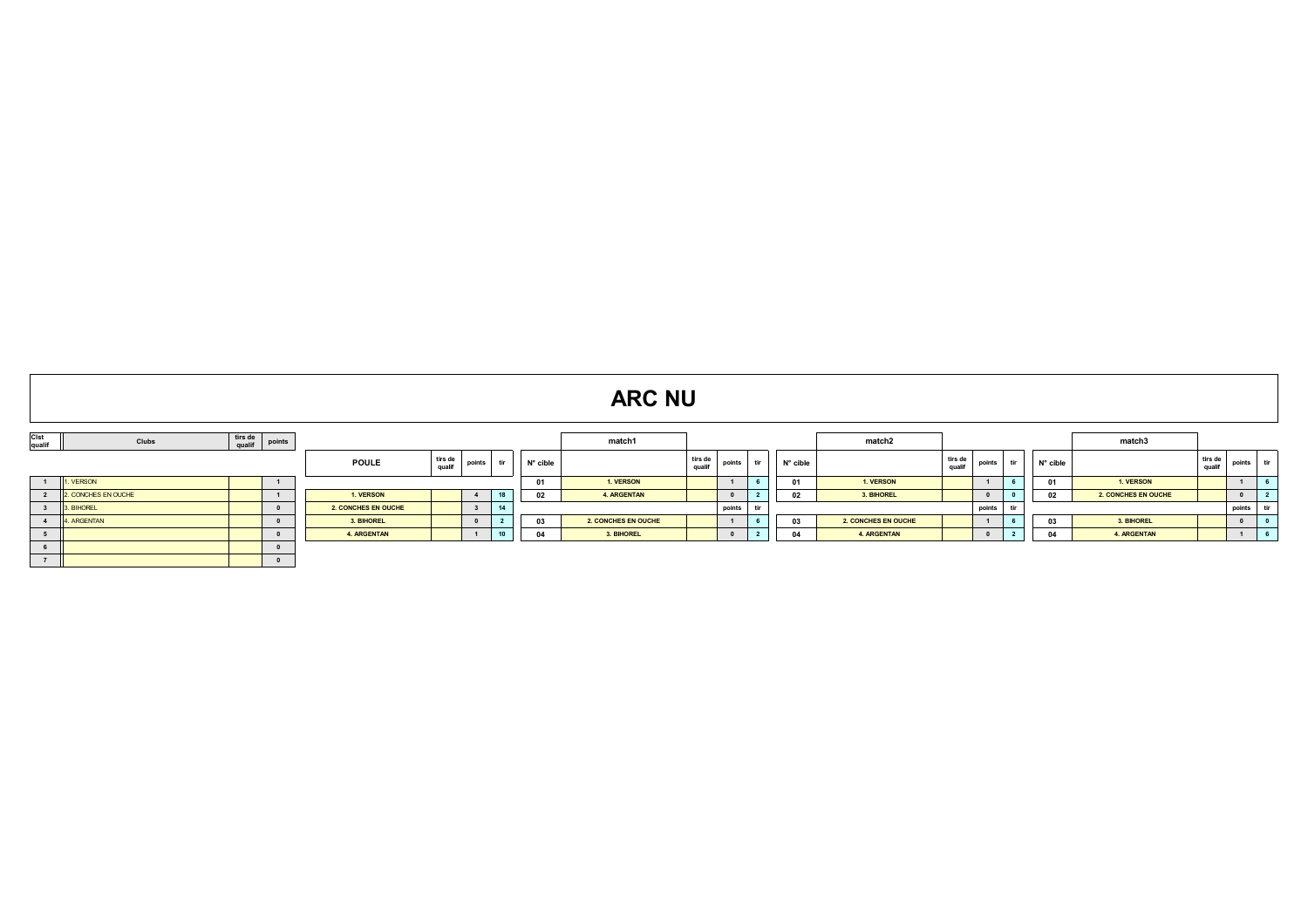# **ARC NU**

| classement poules          |                  |        |      |              | <b>CLASSEMENT FINALE</b> |
|----------------------------|------------------|--------|------|--------------|--------------------------|
|                            | tir de<br>qualif | points | tirs |              | 1. VERSON                |
| 1. VERSON                  |                  | 4      | 18   | $\mathbf{2}$ | 2. CONCHES EN OUCHE      |
| <b>2. CONCHES EN OUCHE</b> |                  | 3      | 14   | 3            | <b>4. ARGENTAN</b>       |
| <b>4. ARGENTAN</b>         |                  |        | 10   | 4            | 3. BIHOREL               |
| 3. BIHOREL                 |                  | 0      | 2    | 5            |                          |

|          |                |              | <b>CLASSEMENT FINALE</b> |
|----------|----------------|--------------|--------------------------|
| points   | tirs           | 1            | 1. VERSON                |
| 4        | 18             | $\mathbf{2}$ | 2. CONCHES EN OUCHE      |
| 3        | 14             | 3            | <b>4. ARGENTAN</b>       |
| 1        | 10             | 4            | 3. BIHOREL               |
| $\bf{0}$ | $\overline{2}$ | 5            |                          |
|          |                | 6            |                          |
|          |                | 7            |                          |
|          |                |              |                          |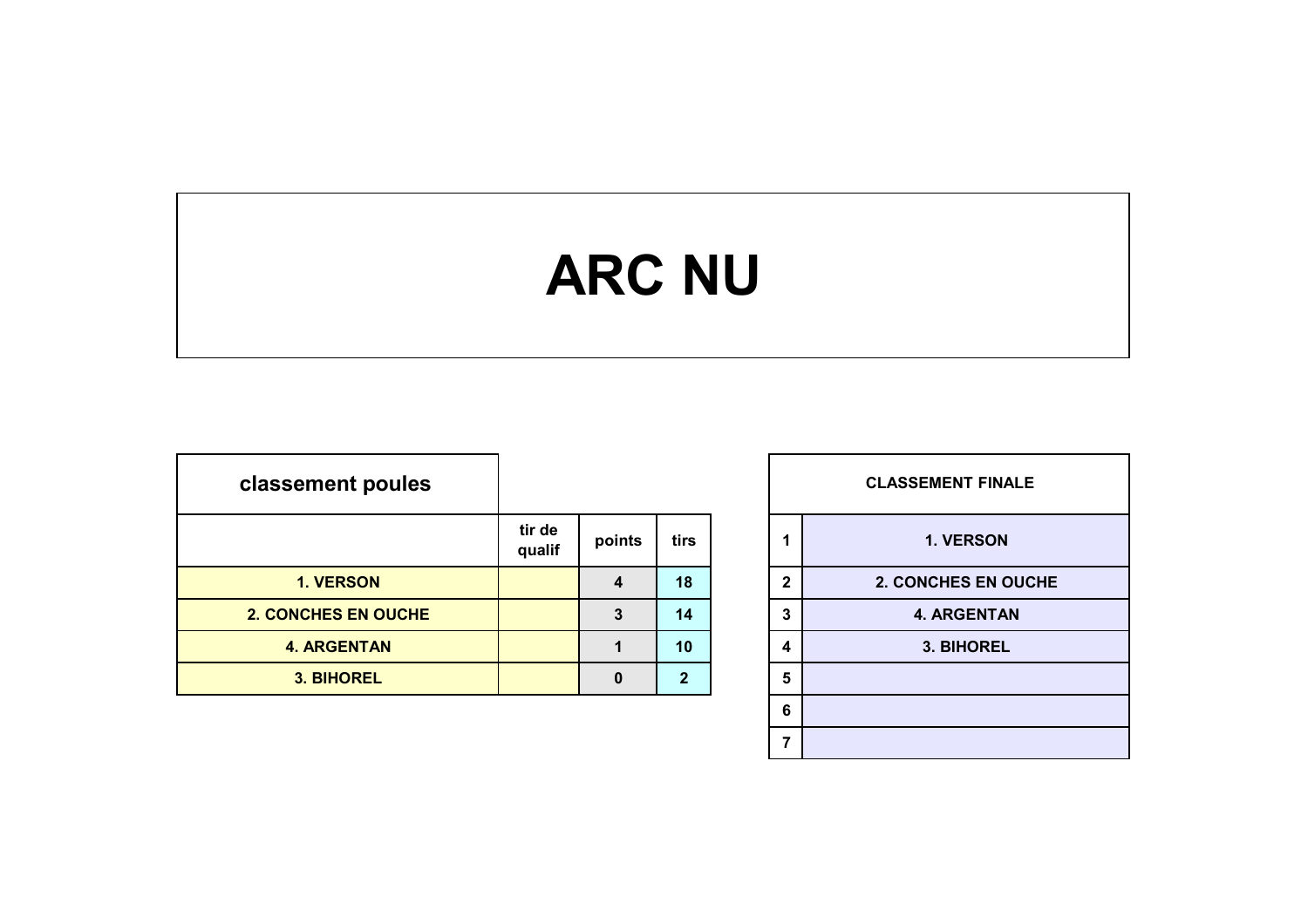# **CLASSIQUE**

| Clst<br>qual<br>if | Clubs                                  | tir<br>de<br>qualif | points       |                               |    |                |    |          | match1                            |                     | match2       |                |          |                            |                     |              |                |
|--------------------|----------------------------------------|---------------------|--------------|-------------------------------|----|----------------|----|----------|-----------------------------------|---------------------|--------------|----------------|----------|----------------------------|---------------------|--------------|----------------|
|                    |                                        |                     |              | tir<br><b>POULE</b><br>qualif | de | points<br>tir  |    | N° cible | tir<br>qualif                     |                     | de<br>points | tir            | N° cible |                            | de<br>tir<br>qualif | points       | tir            |
| $\overline{1}$     | <b>1. BEAUMONT LE ROGER RISLE</b>      |                     | $\mathbf{1}$ |                               |    |                |    | 05       | 2. CHERBOURG EN COTENTIN          |                     | $\mathbf{1}$ | 5              | 05       | 1. BEAUMONT LE ROGER RISLE |                     | $\mathbf{1}$ | 6              |
|                    | 2 2 2. CHERBOURG EN COTENTIN           |                     | 1            | 1. BEAUMONT LE ROGER RISLE    |    | $6\phantom{.}$ | 29 | 06       | 4. FECAMP                         |                     |              |                | 06       | 3. CARPIQUET               |                     |              | $\overline{2}$ |
|                    | 3 3. CARPIQUET                         |                     |              | 2. CHERBOURG EN COTENTIN      |    | 5 <sup>5</sup> | 27 |          |                                   |                     | points       | tir            |          |                            |                     | points       | tir            |
|                    | 4 4. FECAMP<br>5 5. ALENCON ADD<br>6 7 |                     |              | 3. CARPIQUET                  |    | $\overline{4}$ | 19 | 07       | 3. CARPIQUET                      |                     | $\mathbf{1}$ | 6              | 07       | 4. FECAMP                  |                     | 1            | 6              |
|                    |                                        |                     |              | 4. FECAMP                     |    | $\overline{2}$ | 18 | 08       | <b>5. ALENCON ADD</b>             |                     |              | $\overline{2}$ | 08       | <b>5. ALENCON ADD</b>      |                     |              | $\overline{0}$ |
|                    |                                        |                     |              | <b>5. ALENCON ADD</b>         |    | $\mathbf{1}$   | 10 |          |                                   |                     | points       | tir            |          |                            |                     | points       | tir            |
|                    |                                        |                     |              |                               |    |                |    | 09       | <b>1. BEAUMONT LE ROGER RISLE</b> |                     | $\mathbf{1}$ | 6              | 09       | 2. CHERBOURG EN COTENTIN   |                     | 1            | 6              |
|                    |                                        |                     |              |                               |    |                |    |          |                                   |                     |              |                |          |                            |                     |              |                |
|                    |                                        |                     |              |                               |    |                |    |          |                                   |                     |              |                |          |                            |                     |              |                |
|                    |                                        |                     |              |                               |    |                |    |          | Match 3                           |                     |              |                |          | Match 4                    |                     |              |                |
|                    |                                        |                     |              |                               |    |                |    | N° cible |                                   | tir<br>de<br>qualif | points       | tir            | N° cible |                            | de<br>qualif        | points tir   |                |
|                    |                                        |                     |              |                               |    |                |    | 05       | <b>1. BEAUMONT LE ROGER RISLE</b> |                     | $\mathbf{1}$ | 6              | 05       | 1. BEAUMONT LE ROGER RISLE |                     | 1            | 6              |
|                    |                                        |                     |              |                               |    |                |    | 06       | 4. FECAMP                         |                     |              | $\overline{2}$ | 06       | <b>5. ALENCON ADD</b>      |                     |              | $\overline{0}$ |
|                    |                                        |                     |              |                               |    |                |    |          |                                   |                     | points       | tir            |          |                            |                     | points       | tir            |
|                    |                                        |                     |              |                               |    |                |    | 07       | 2. CHERBOURG EN COTENTIN          |                     | $\mathbf{1}$ | 6              | 07       | 2. CHERBOURG EN COTENTIN   |                     | 1            | 6              |
|                    |                                        |                     |              |                               |    |                |    | 08       | <b>5. ALENCON ADD</b>             |                     |              | $\overline{2}$ | 08       | 3. CARPIQUET               |                     |              | $\mathbf{0}$   |
|                    |                                        |                     |              |                               |    |                |    |          |                                   |                     | points       | tir            |          |                            |                     | points       | tir            |
|                    |                                        |                     |              |                               |    |                |    | 09       | 3. CARPIQUET                      |                     |              | 6              | 09       | 4. FECAMP                  |                     |              | 6              |
|                    |                                        |                     |              |                               |    |                |    |          |                                   |                     |              |                |          |                            |                     |              |                |
|                    |                                        |                     |              |                               |    |                |    |          |                                   |                     |              |                |          |                            |                     |              |                |

|          | Match 5                           |                     |        |     |
|----------|-----------------------------------|---------------------|--------|-----|
| N° cible |                                   | tir<br>de<br>qualif | points | tir |
| 05       | <b>1. BEAUMONT LE ROGER RISLE</b> |                     |        | 5   |
| 06       | <b>2. CHERBOURG EN COTENTIN</b>   |                     |        | 4   |
|          |                                   |                     | points | tir |
| 07       | 3. CARPIQUET                      |                     |        | 5   |
| 08       | 4. FECAMP                         |                     |        | 3   |
|          |                                   |                     | points | tir |
| 09       | <b>5. ALENCON ADD</b>             |                     |        | 6   |
|          |                                   |                     |        |     |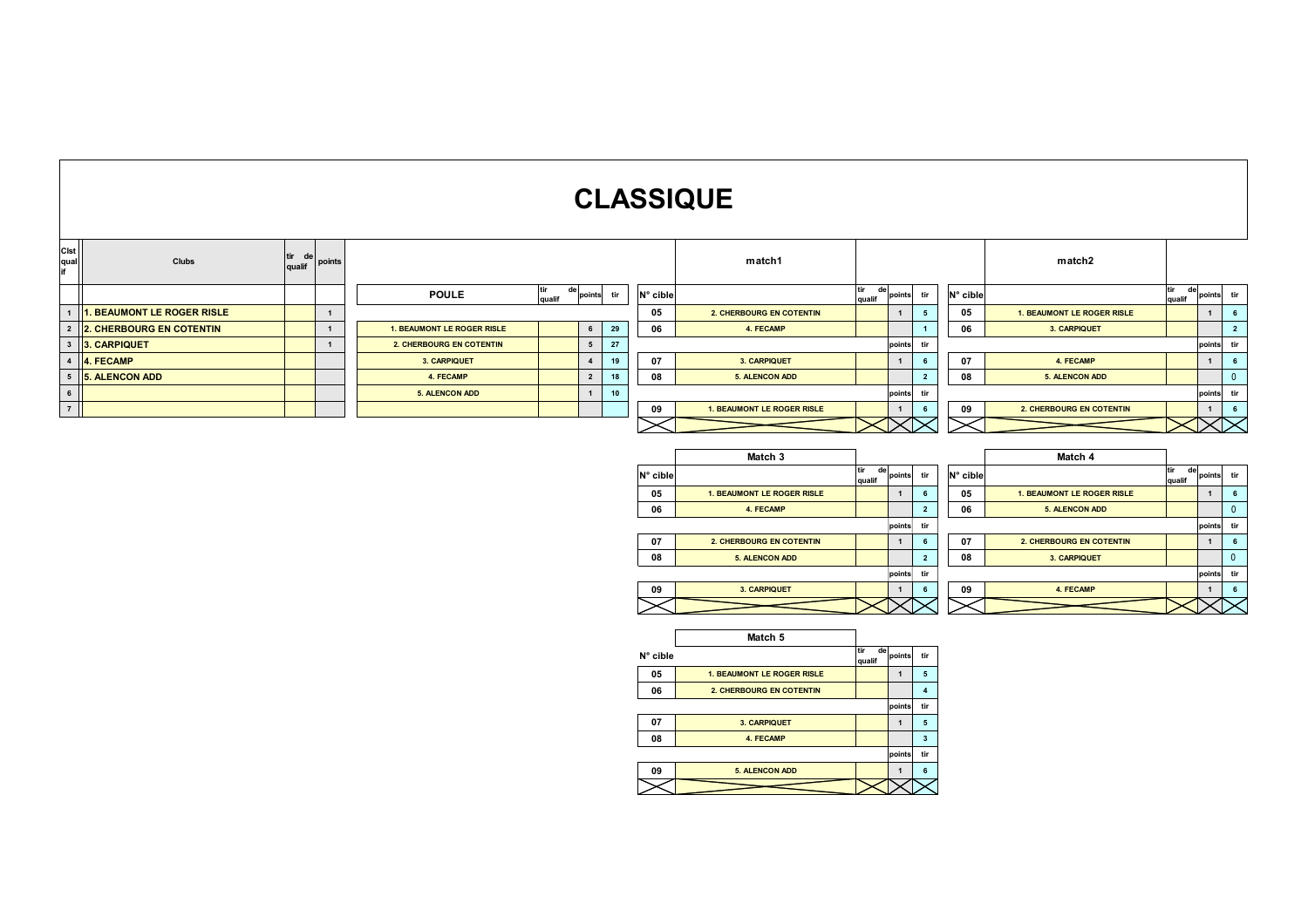# **CLASSIQUE**

### **classement poules**

| clubs                             | tirs de qualif | points         | <b>Tirs</b> |   | <b>CLASSEMENT FINAL</b>           |  |  |  |
|-----------------------------------|----------------|----------------|-------------|---|-----------------------------------|--|--|--|
| <b>1. BEAUMONT LE ROGER RISLE</b> |                | 6              | 29          |   | <b>1. BEAUMONT LE ROGER RISLE</b> |  |  |  |
| <b>2. CHERBOURG EN COTENTIN</b>   |                | 5              | 27          |   | <b>2. CHERBOURG EN COTENTIN</b>   |  |  |  |
| <b>3. CARPIQUET</b>               |                | 4              | 19          |   | <b>3. CARPIQUET</b>               |  |  |  |
| 4. FECAMP                         |                | $\overline{2}$ | 18          |   | <b>4. FECAMP</b>                  |  |  |  |
| <b>5. ALENCON ADD</b>             |                |                | 10          | 5 | <b>5. ALENCON ADD</b>             |  |  |  |
|                                   |                | $\Omega$       |             | 6 |                                   |  |  |  |
|                                   |                |                |             |   |                                   |  |  |  |

| <b>CLASSEMENT FINAL</b> |                                   |  |  |  |  |  |  |  |  |  |
|-------------------------|-----------------------------------|--|--|--|--|--|--|--|--|--|
| 1                       | <b>1. BEAUMONT LE ROGER RISLE</b> |  |  |  |  |  |  |  |  |  |
| $\mathbf{2}$            | <b>2. CHERBOURG EN COTENTIN</b>   |  |  |  |  |  |  |  |  |  |
| 3                       | <b>3. CARPIQUET</b>               |  |  |  |  |  |  |  |  |  |
| 4                       | <b>4. FECAMP</b>                  |  |  |  |  |  |  |  |  |  |
| 5                       | <b>5. ALENCON ADD</b>             |  |  |  |  |  |  |  |  |  |
| 6                       |                                   |  |  |  |  |  |  |  |  |  |
| 7                       |                                   |  |  |  |  |  |  |  |  |  |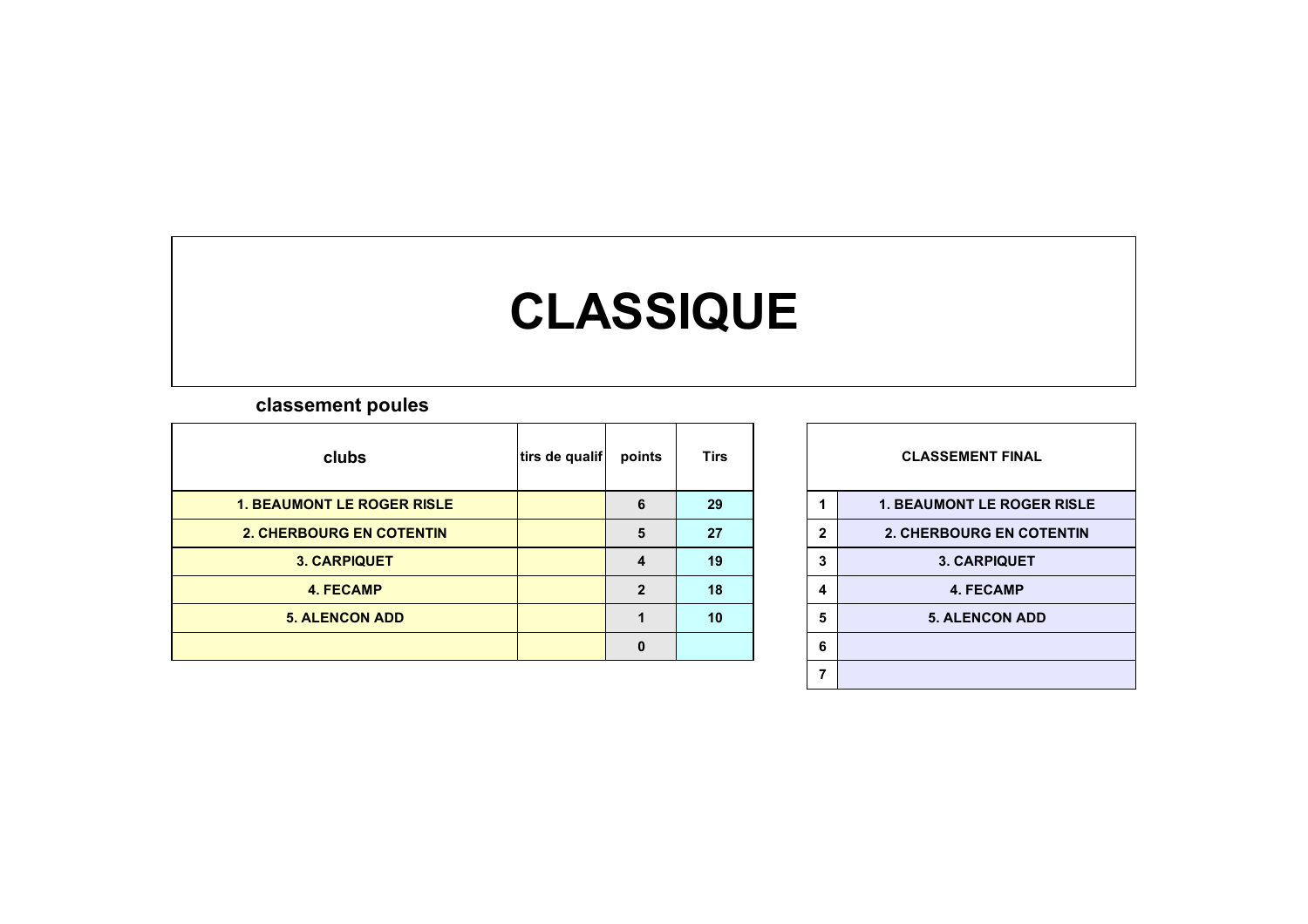|                | <b>POULIES</b>         |                   |          |                               |                   |                         |     |          |                               |                   |        |     |                   |                               |                   |        |     |          |                               |                   |        |                       |
|----------------|------------------------|-------------------|----------|-------------------------------|-------------------|-------------------------|-----|----------|-------------------------------|-------------------|--------|-----|-------------------|-------------------------------|-------------------|--------|-----|----------|-------------------------------|-------------------|--------|-----------------------|
| Cist<br>qualif | Clubs                  | tirs de<br>qualif | points   |                               |                   |                         |     |          | match1                        |                   |        |     |                   | match2                        |                   |        |     |          | match3                        |                   |        |                       |
|                |                        |                   |          | <b>POULE</b>                  | tirs de<br>qualif | points                  | tir | N° cible |                               | tirs de<br>qualif | points |     | $N^{\circ}$ cible |                               | tirs de<br>qualif | points | tir | N° cible |                               | tirs de<br>qualif | points | tir                   |
|                | 1. FONTENAY LE MARMION |                   |          |                               |                   |                         |     | 10       | <b>1. FONTENAY LE MARMION</b> |                   |        | 226 | 10                | <b>1. FONTENAY LE MARMION</b> |                   |        | 225 | 10       | <b>1. FONTENAY LE MARMION</b> |                   |        | 222                   |
|                | 2. PETIT COURONNE      |                   |          | <b>1. FONTENAY LE MARMION</b> |                   | $\overline{2}$          | 673 | 11       | <b>4. LES ANDELYS</b>         |                   |        | 227 | 11                | 3. DOMFRONT                   |                   |        | 222 | 11       | 2. PETIT COURONNE             |                   |        | 227                   |
|                | 3. DOMFRONT            |                   |          | <b>2. PETIT COURONNE</b>      |                   | $\overline{\mathbf{3}}$ | 676 |          |                               |                   | points | tir |                   |                               |                   | points |     |          |                               |                   | points |                       |
|                | 4. LES ANDELYS         |                   |          | 3. DOMFRONT                   |                   |                         | 665 | 12       | <b>2. PETIT COURONNE</b>      |                   |        | 227 | 12                | <b>2. PETIT COURONNE</b>      |                   |        | 222 | 12       | 3. DOMFRONT                   |                   |        | 221<br><b>Service</b> |
|                |                        |                   |          | <b>4. LES ANDELYS</b>         |                   |                         | 678 | 13       | 3. DOMFRONT                   |                   |        | 222 | 13                | 4. LES ANDELYS                |                   |        | 224 | 13       | <b>4. LES ANDELYS</b>         |                   |        | 227                   |
|                |                        |                   |          |                               |                   |                         |     |          |                               |                   |        |     |                   |                               |                   |        |     |          |                               |                   |        |                       |
|                |                        |                   | $\Omega$ |                               |                   |                         |     |          |                               |                   |        |     |                   |                               |                   |        |     |          |                               |                   |        |                       |